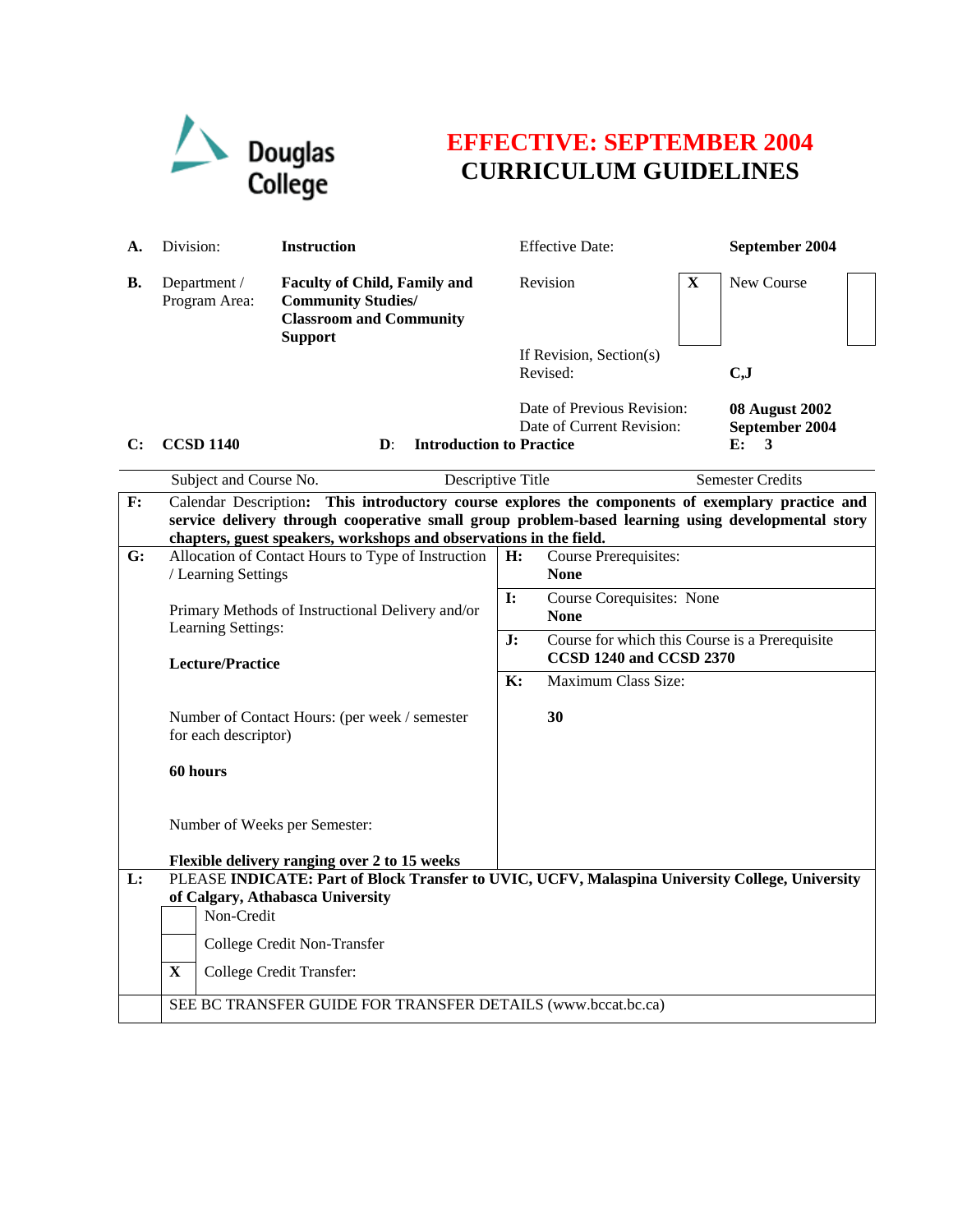| М: |  | <b>Course Objectives / Learning Outcomes</b> |
|----|--|----------------------------------------------|
|----|--|----------------------------------------------|

- **Upon successful completion of this course, the student will be able to:**
- **1. Practice self-assessment of CCS knowledge, attitudes, values and skills.** 
	- **Reflects on own knowledge, attitudes, values and skills**
	- **Links personal learning evidence to program and course learning outcomes**
	- **Identifies resources for feedback**
	- **Initiates learning objectives and plan to bridge gaps and improve abilities**
	- **Seeks out new learning resources and opportunities**
- **2. Support the cooperative learning of self and others.** 
	- **Incorporates elements of critical thinking into decision making and problem solving**
	- **Communicates in a respectful manner**
	- **Shares group workload and encourages others as appropriate**
	- **Attempts to work through group issues, seeking appropriate assistance when indicated**
- **3. Describe the impact of the history of service delivery and the societal attitudes on the past, present and future of people living with a disability.** 
	- **Investigates the history of services for people who have a disability**
	- **Describes a variety of service delivery models**
	- **Examines the values associated with a variety of service delivery models**
	- **Considers the possible intended and unintended outcomes of a variety of service delivery models**
- **4. Explore practitioner roles, responsibilities and identify criteria of exemplary practice.** 
	- **Observes practitioners at work**
	- **Describes a selection of current practitioner roles and responsibilities**
	- **Explains the occupational competencies for community living**
	- **Investigates existing practice barriers and opportunities**
	- **Notes language and labels used in practice settings**
	- **Identifies the legal and ethical expectations of a CCS practitioner**
	- **Considers components of exemplary practice**
	- **Envisions personal possibilities of exemplary practice**
- **5. Promote the health and safety of self and others at CCS practice sites.** 
	- **Identifies general health and safety awareness practices**
	- **Demonstrates basic principles of cleanliness and body mechanics**
	- **Identifies proper use of non-motorized wheelchairs**
	- **Reports significant health and safety observations**
	- **Investigates the prevention, indicators and reporting of abuse**

**N:** Course Content: The following global ideas guide the design and delivery of this course:

- **1. Observation of and reflection on the self-in-action are integral to on-going practitioner development.** 
	- **2. Competent practitioners consider different hypotheses when interpreting their observations. Their conclusions are tentative, open to reflection, review and revision.**
	- **3. Field observations and recordings form critical links between course work and practice. What is observed becomes substance for discussion and reflection.**
	- **4. Study and observation of skilled practitioners provide insight into roles, responsibilities and contexts of practice.**

## **Methods of Instruction**

- **Problem Based Learning**
- **Lecture**
- **Field Observations**
- **Workshops**

**P:** Textbooks and Materials to be Purchased by Students

## **T.B.A.**